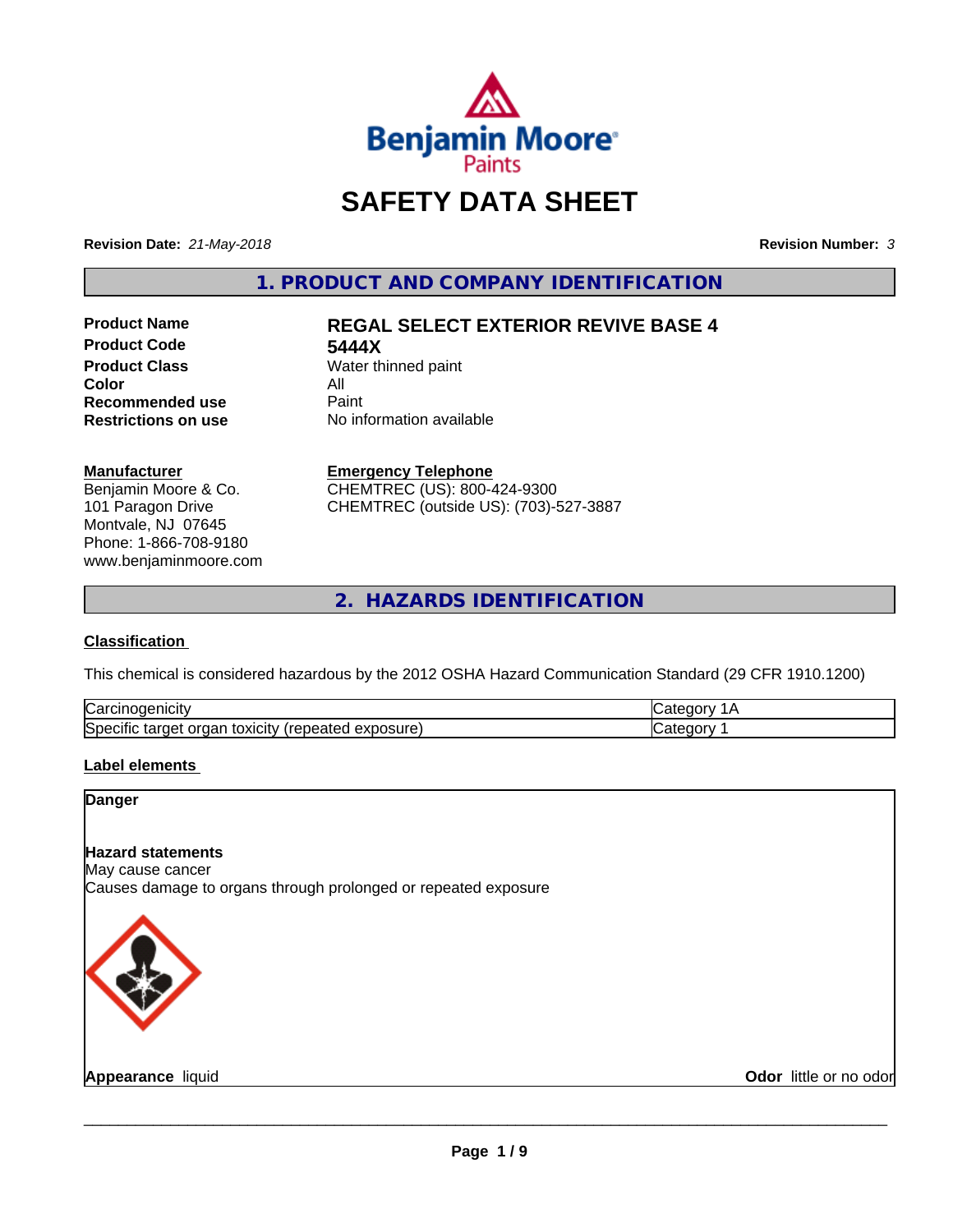# **Precautionary Statements - Prevention**

Obtain special instructions before use Do not handle until all safety precautions have been read and understood Use personal protective equipment as required Do not breathe dust/fume/gas/mist/vapors/spray Wash face, hands and any exposed skin thoroughly after handling Do not eat, drink or smoke when using this product

### **Precautionary Statements - Response**

IF exposed or concerned: Get medical advice/attention

### **Precautionary Statements - Storage**

Store locked up

#### **Precautionary Statements - Disposal**

Dispose of contents/container to an approved waste disposal plant

# **Hazards not otherwise classified (HNOC)**

Not applicable

# **Other information**

No information available

# **3. COMPOSITION INFORMATION ON COMPONENTS**

 $\overline{\phantom{a}}$  ,  $\overline{\phantom{a}}$  ,  $\overline{\phantom{a}}$  ,  $\overline{\phantom{a}}$  ,  $\overline{\phantom{a}}$  ,  $\overline{\phantom{a}}$  ,  $\overline{\phantom{a}}$  ,  $\overline{\phantom{a}}$  ,  $\overline{\phantom{a}}$  ,  $\overline{\phantom{a}}$  ,  $\overline{\phantom{a}}$  ,  $\overline{\phantom{a}}$  ,  $\overline{\phantom{a}}$  ,  $\overline{\phantom{a}}$  ,  $\overline{\phantom{a}}$  ,  $\overline{\phantom{a}}$ 

| <b>Chemical name</b>            | <b>CAS No.</b> | Weight-% |
|---------------------------------|----------------|----------|
| Silica<br>. crvstalline         | 14808-60-7     | ້        |
| Zinc oxide                      | 1314-13-2      |          |
| Sodium C14-C16 olefin sulfonate | 68439-57-6     | v.J      |

|                                                  | 4. FIRST AID MEASURES                                                                                    |
|--------------------------------------------------|----------------------------------------------------------------------------------------------------------|
| <b>General Advice</b>                            | No hazards which require special first aid measures.                                                     |
| <b>Eye Contact</b>                               | Rinse thoroughly with plenty of water for at least 15 minutes and consult a<br>physician.                |
| <b>Skin Contact</b>                              | Wash off immediately with soap and plenty of water while removing all<br>contaminated clothes and shoes. |
| <b>Inhalation</b>                                | Move to fresh air. If symptoms persist, call a physician.                                                |
| Ingestion                                        | Clean mouth with water and afterwards drink plenty of water. Consult a physician<br>if necessary.        |
| <b>Most Important</b><br><b>Symptoms/Effects</b> | None known.                                                                                              |
| <b>Notes To Physician</b>                        | Treat symptomatically.                                                                                   |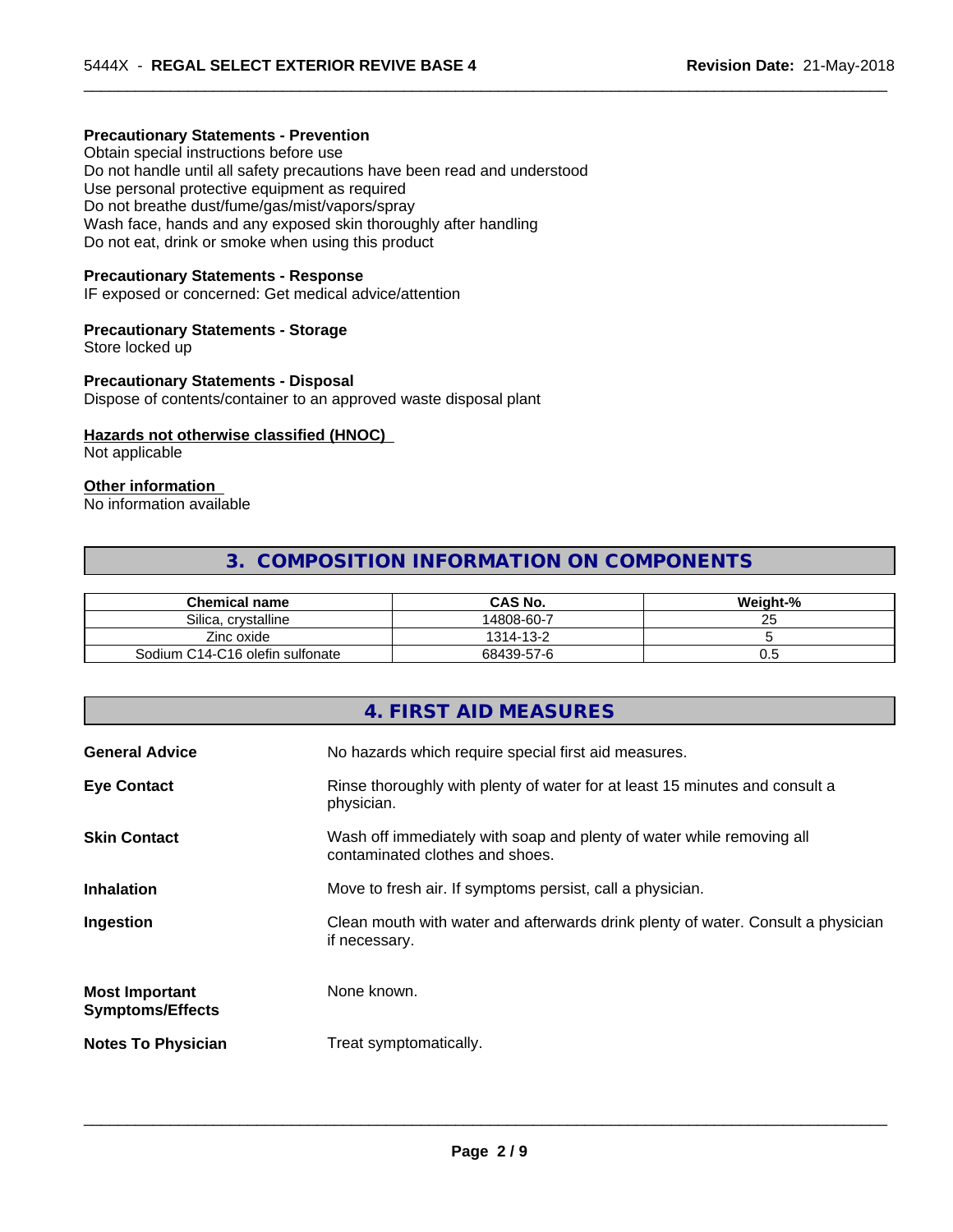# **5. FIRE-FIGHTING MEASURES**

 $\overline{\phantom{a}}$  ,  $\overline{\phantom{a}}$  ,  $\overline{\phantom{a}}$  ,  $\overline{\phantom{a}}$  ,  $\overline{\phantom{a}}$  ,  $\overline{\phantom{a}}$  ,  $\overline{\phantom{a}}$  ,  $\overline{\phantom{a}}$  ,  $\overline{\phantom{a}}$  ,  $\overline{\phantom{a}}$  ,  $\overline{\phantom{a}}$  ,  $\overline{\phantom{a}}$  ,  $\overline{\phantom{a}}$  ,  $\overline{\phantom{a}}$  ,  $\overline{\phantom{a}}$  ,  $\overline{\phantom{a}}$ 

| <b>Suitable Extinguishing Media</b>                                              | Use extinguishing measures that are appropriate to local<br>circumstances and the surrounding environment.                                   |
|----------------------------------------------------------------------------------|----------------------------------------------------------------------------------------------------------------------------------------------|
| <b>Protective Equipment And Precautions For</b><br><b>Firefighters</b>           | As in any fire, wear self-contained breathing apparatus<br>pressure-demand, MSHA/NIOSH (approved or equivalent)<br>and full protective gear. |
| <b>Specific Hazards Arising From The Chemical</b>                                | Closed containers may rupture if exposed to fire or<br>extreme heat.                                                                         |
| <b>Sensitivity To Mechanical Impact</b>                                          | No                                                                                                                                           |
| <b>Sensitivity To Static Discharge</b>                                           | No.                                                                                                                                          |
| <b>Flash Point Data</b><br>Flash Point (°F)<br>Flash Point (°C)<br><b>Method</b> | Not applicable<br>Not applicable<br>Not applicable                                                                                           |
| <b>Flammability Limits In Air</b>                                                |                                                                                                                                              |
| Lower flammability limit:<br><b>Upper flammability limit:</b>                    | Not applicable<br>Not applicable                                                                                                             |
| <b>NFPA</b><br>Flammability: 0<br>Health: 1                                      | <b>Instability: 0</b><br><b>Special:</b> Not Applicable                                                                                      |

# **NFPA Legend**

- 0 Not Hazardous
- 1 Slightly
- 2 Moderate
- 3 High
- 4 Severe

*The ratings assigned are only suggested ratings, the contractor/employer has ultimate responsibilities for NFPA ratings where this system is used.*

*Additional information regarding the NFPA rating system is available from the National Fire Protection Agency (NFPA) at www.nfpa.org.*

# **6. ACCIDENTAL RELEASE MEASURES**

| <b>Personal Precautions</b>      | Avoid contact with skin, eyes and clothing. Ensure adequate ventilation.                             |  |
|----------------------------------|------------------------------------------------------------------------------------------------------|--|
| <b>Other Information</b>         | Prevent further leakage or spillage if safe to do so.                                                |  |
| <b>Environmental precautions</b> | See Section 12 for additional Ecological Information.                                                |  |
| <b>Methods For Clean-Up</b>      | Soak up with inert absorbent material. Sweep up and shovel into suitable<br>containers for disposal. |  |
|                                  | 7. HANDLING AND STORAGE                                                                              |  |

Handling **Handling Avoid contact with skin, eyes and clothing. Avoid breathing vapors, spray mists or** sanding dust. In case of insufficient ventilation, wear suitable respiratory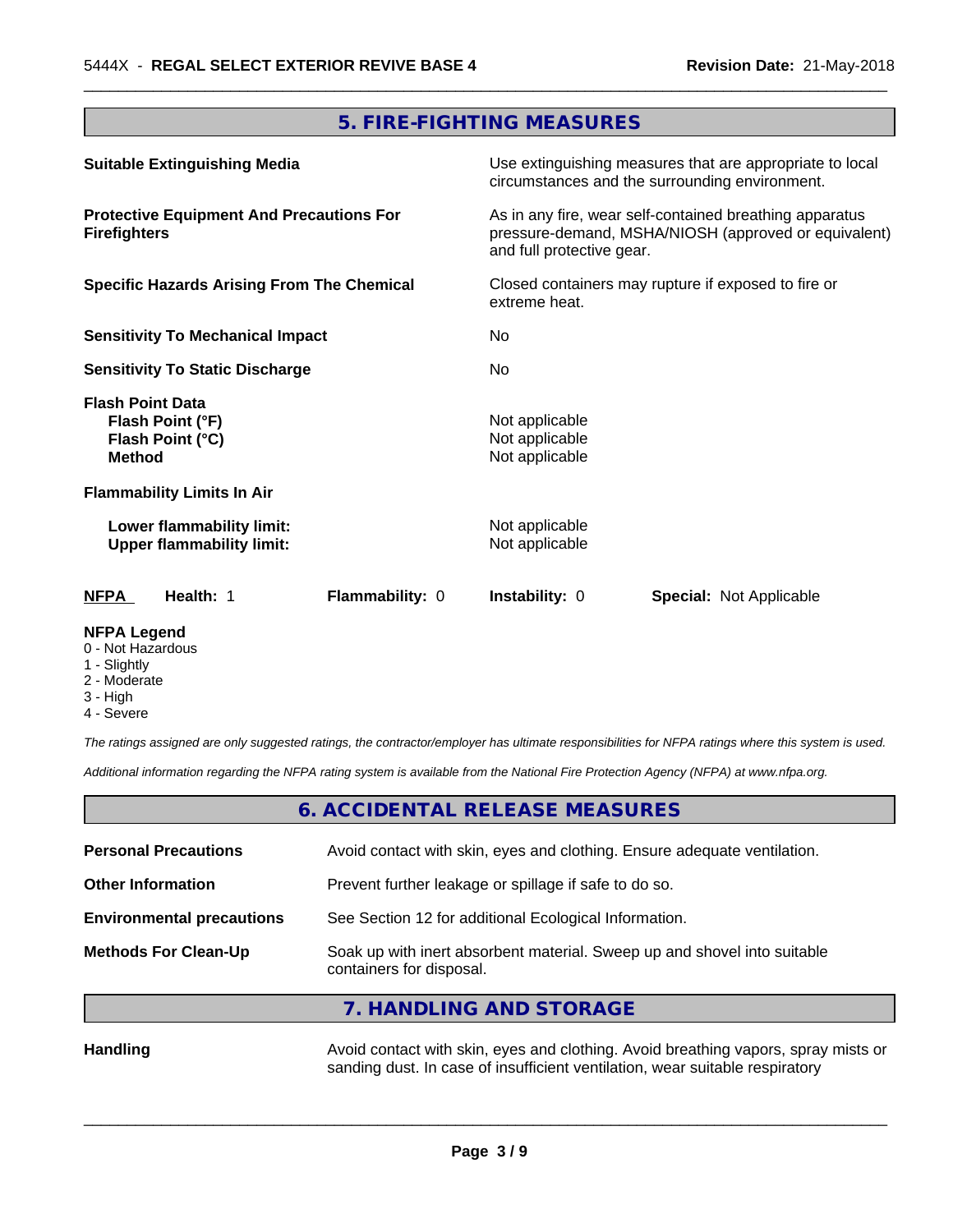equipment.

**Storage** Keep container tightly closed. Keep out of the reach of children.

**Incompatible Materials** No information available

# **8. EXPOSURE CONTROLS/PERSONAL PROTECTION**

 $\overline{\phantom{a}}$  ,  $\overline{\phantom{a}}$  ,  $\overline{\phantom{a}}$  ,  $\overline{\phantom{a}}$  ,  $\overline{\phantom{a}}$  ,  $\overline{\phantom{a}}$  ,  $\overline{\phantom{a}}$  ,  $\overline{\phantom{a}}$  ,  $\overline{\phantom{a}}$  ,  $\overline{\phantom{a}}$  ,  $\overline{\phantom{a}}$  ,  $\overline{\phantom{a}}$  ,  $\overline{\phantom{a}}$  ,  $\overline{\phantom{a}}$  ,  $\overline{\phantom{a}}$  ,  $\overline{\phantom{a}}$ 

### **Exposure Limits**

| <b>Chemical name</b> | <b>ACGIH TLV</b>                | <b>OSHA PEL</b>           |
|----------------------|---------------------------------|---------------------------|
| Silica, crystalline  | $0.025$ mg/m <sup>3</sup> - TWA |                           |
| Zinc oxide           | $2 \text{ mg/m}^3$ - TWA        | $5 \text{ mg/m}^3$ - TWA  |
|                      | $10 \text{ mg/m}^3$ - STEL      | $15 \text{ ma/m}^3$ - TWA |

# **Legend**

ACGIH - American Conference of Governmental Industrial Hygienists Exposure Limits OSHA - Occupational Safety & Health Administration Exposure Limits N/E - Not Established

| <b>Engineering Measures</b>          | Ensure adequate ventilation, especially in confined areas.                                                                          |
|--------------------------------------|-------------------------------------------------------------------------------------------------------------------------------------|
| <b>Personal Protective Equipment</b> |                                                                                                                                     |
| <b>Eye/Face Protection</b>           | Safety glasses with side-shields.                                                                                                   |
| <b>Skin Protection</b>               | Protective gloves and impervious clothing.                                                                                          |
| <b>Respiratory Protection</b>        | In case of insufficient ventilation wear suitable respiratory equipment.                                                            |
| <b>Hygiene Measures</b>              | Avoid contact with skin, eyes and clothing. Remove and wash contaminated<br>clothing before re-use. Wash thoroughly after handling. |

# **9. PHYSICAL AND CHEMICAL PROPERTIES**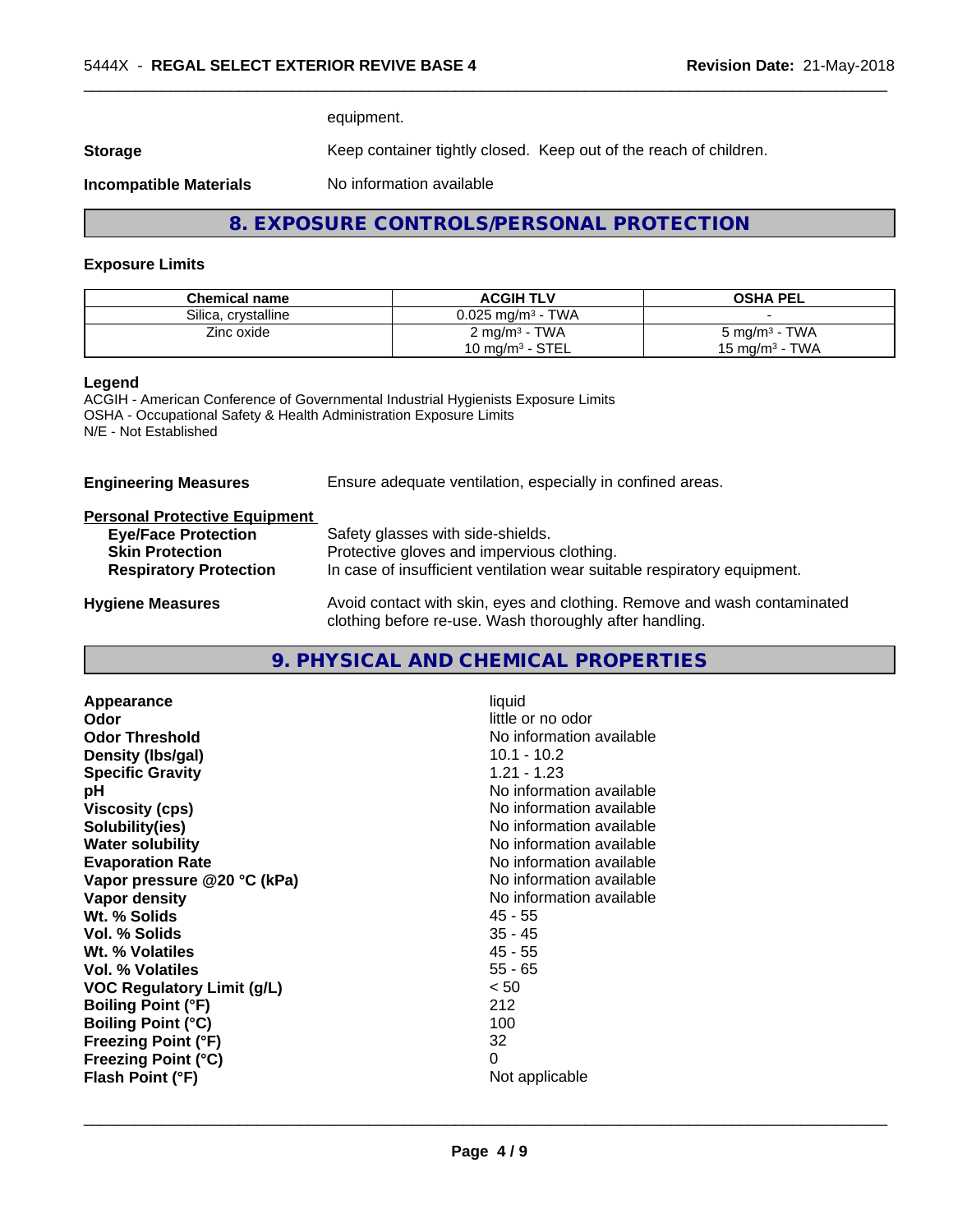- **Flash Point (°C)** Not applicable **Method** Not applicable<br> **Flammability (solid, gas)** Not applicable Not applicable **Flammability (solid, gas)** Not applicable<br>
Upper flammability limit:<br>
Not applicable<br>
Not applicable **Upper flammability limit:**<br> **Lower flammability limit:**<br>
Not applicable<br>
Not applicable **Lower flammability limit:**<br> **Autoignition Temperature (°F)**<br>
Mo information available Autoignition Temperature (°F)<br>
Autoignition Temperature (°C)<br>
No information available Autoignition Temperature (°C)<br>
Decomposition Temperature (°F)<br>
No information available **Decomposition Temperature (°F)**<br> **Decomposition Temperature (°C)** No information available<br>
No information available **Decomposition Temperature (°C)**<br>Partition coefficient
	- **No information available**

 $\overline{\phantom{a}}$  ,  $\overline{\phantom{a}}$  ,  $\overline{\phantom{a}}$  ,  $\overline{\phantom{a}}$  ,  $\overline{\phantom{a}}$  ,  $\overline{\phantom{a}}$  ,  $\overline{\phantom{a}}$  ,  $\overline{\phantom{a}}$  ,  $\overline{\phantom{a}}$  ,  $\overline{\phantom{a}}$  ,  $\overline{\phantom{a}}$  ,  $\overline{\phantom{a}}$  ,  $\overline{\phantom{a}}$  ,  $\overline{\phantom{a}}$  ,  $\overline{\phantom{a}}$  ,  $\overline{\phantom{a}}$ 

# **10. STABILITY AND REACTIVITY**

| <b>Reactivity</b>                         | Not Applicable                           |
|-------------------------------------------|------------------------------------------|
| <b>Chemical Stability</b>                 | Stable under normal conditions.          |
| <b>Conditions to avoid</b>                | Prevent from freezing.                   |
| <b>Incompatible Materials</b>             | No materials to be especially mentioned. |
| <b>Hazardous Decomposition Products</b>   | None under normal use.                   |
| <b>Possibility of hazardous reactions</b> | None under normal conditions of use.     |

# **11. TOXICOLOGICAL INFORMATION**

| Information on likely routes of exposure                                                                                                                                                                                                                                                                   |
|------------------------------------------------------------------------------------------------------------------------------------------------------------------------------------------------------------------------------------------------------------------------------------------------------------|
| Eye contact, skin contact and inhalation.                                                                                                                                                                                                                                                                  |
|                                                                                                                                                                                                                                                                                                            |
| No information available                                                                                                                                                                                                                                                                                   |
| Symptoms related to the physical, chemical and toxicological characteristics                                                                                                                                                                                                                               |
| No information available                                                                                                                                                                                                                                                                                   |
| Delayed and immediate effects as well as chronic effects from short and long-term exposure                                                                                                                                                                                                                 |
| May cause slight irritation.<br>Substance may cause slight skin irritation. Prolonged or repeated contact may dry<br>skin and cause irritation.                                                                                                                                                            |
| May cause irritation of respiratory tract.<br>Ingestion may cause gastrointestinal irritation, nausea, vomiting and diarrhea.<br>No information available<br>No information available.<br>No information available.<br>No information available.<br>No information available.<br>No information available. |
|                                                                                                                                                                                                                                                                                                            |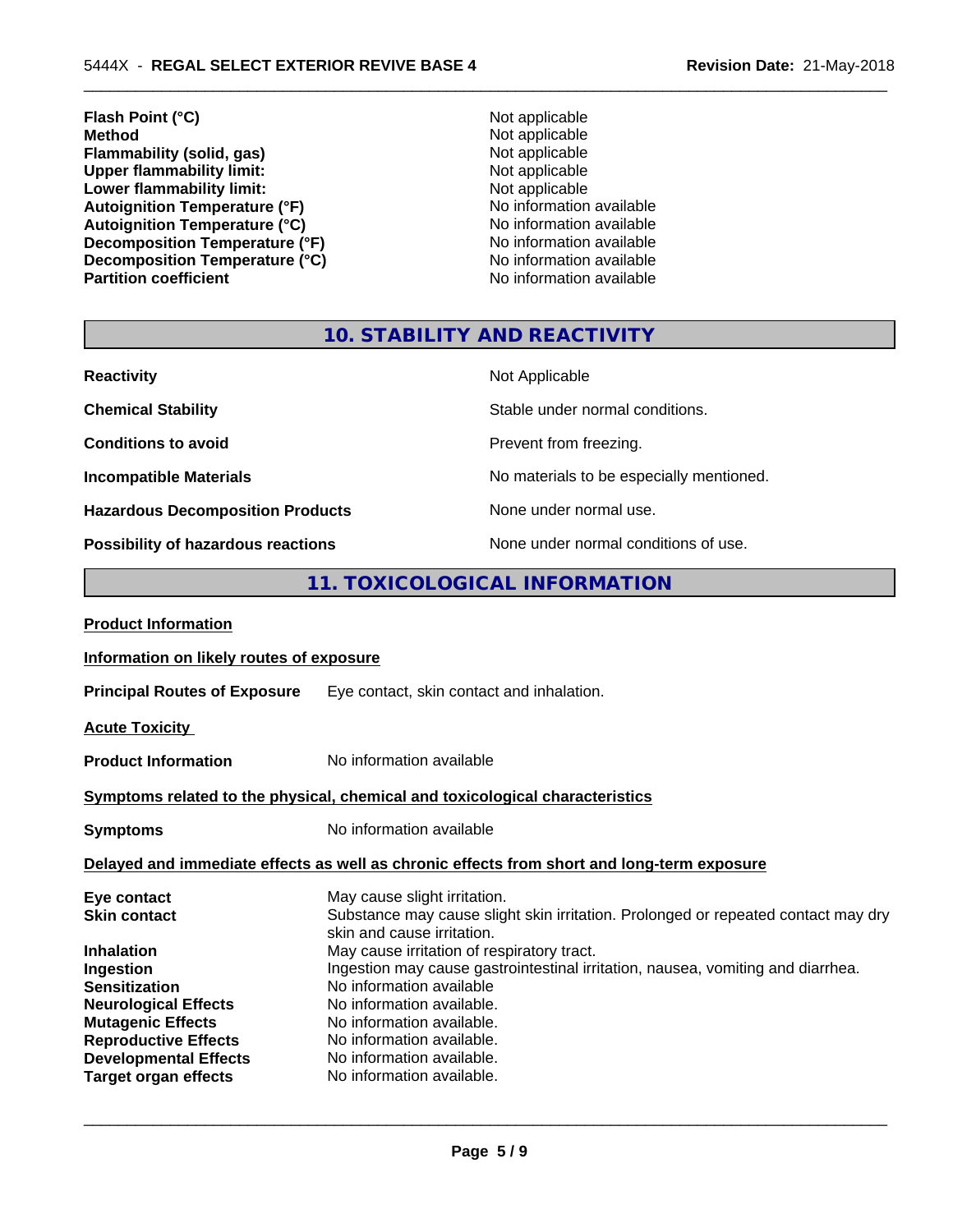| <b>STOT - single exposure</b>   | No information available.                                                  |
|---------------------------------|----------------------------------------------------------------------------|
| <b>STOT - repeated exposure</b> | Causes damage to organs through prolonged or repeated exposure if inhaled. |
| Other adverse effects           | No information available.                                                  |
| <b>Aspiration Hazard</b>        | No information available                                                   |

 $\overline{\phantom{a}}$  ,  $\overline{\phantom{a}}$  ,  $\overline{\phantom{a}}$  ,  $\overline{\phantom{a}}$  ,  $\overline{\phantom{a}}$  ,  $\overline{\phantom{a}}$  ,  $\overline{\phantom{a}}$  ,  $\overline{\phantom{a}}$  ,  $\overline{\phantom{a}}$  ,  $\overline{\phantom{a}}$  ,  $\overline{\phantom{a}}$  ,  $\overline{\phantom{a}}$  ,  $\overline{\phantom{a}}$  ,  $\overline{\phantom{a}}$  ,  $\overline{\phantom{a}}$  ,  $\overline{\phantom{a}}$ 

#### **Numerical measures of toxicity**

#### **The following values are calculated based on chapter 3.1 of the GHS document**

**ATEmix (oral)** 2387 mg/kg

#### **Component Information**

Silica, crystalline LD50 Oral: 500 mg/kg (Rat) Zinc oxide LD50 Oral: 5000 mg/kg (Rat) LC50 Inhalation (Dust):  $> 5700$  mg/m<sup>3</sup> (Rat, 4 hr.)

#### **Carcinogenicity**

*The information below indicateswhether each agency has listed any ingredient as a carcinogen:.*

| <b>Chemical name</b>   | <b>IARC</b>            | <b>NTP</b>     | OSHA   |
|------------------------|------------------------|----------------|--------|
|                        | Human Carcinogenl<br>- | Known<br>Human | Listed |
| Silica,<br>crvstalline |                        | Carcinoɑen     |        |

• Crystalline Silica has been determined to be carcinogenic to humans by IARC (1) when in respirable form. Risk of cancer depends on duration and level of inhalation exposure to spray mist or dust from sanding the dried paint.

#### **Legend**

IARC - International Agency for Research on Cancer NTP - National Toxicity Program OSHA - Occupational Safety & Health Administration

**12. ECOLOGICAL INFORMATION**

# **Ecotoxicity Effects**

The environmental impact of this product has not been fully investigated.

# **Product Information**

# **Acute Toxicity to Fish**

No information available

# **Acute Toxicity to Aquatic Invertebrates**

No information available

#### **Acute Toxicity to Aquatic Plants**

No information available

#### **Persistence / Degradability**

No information available.

#### **Bioaccumulation**

No information available.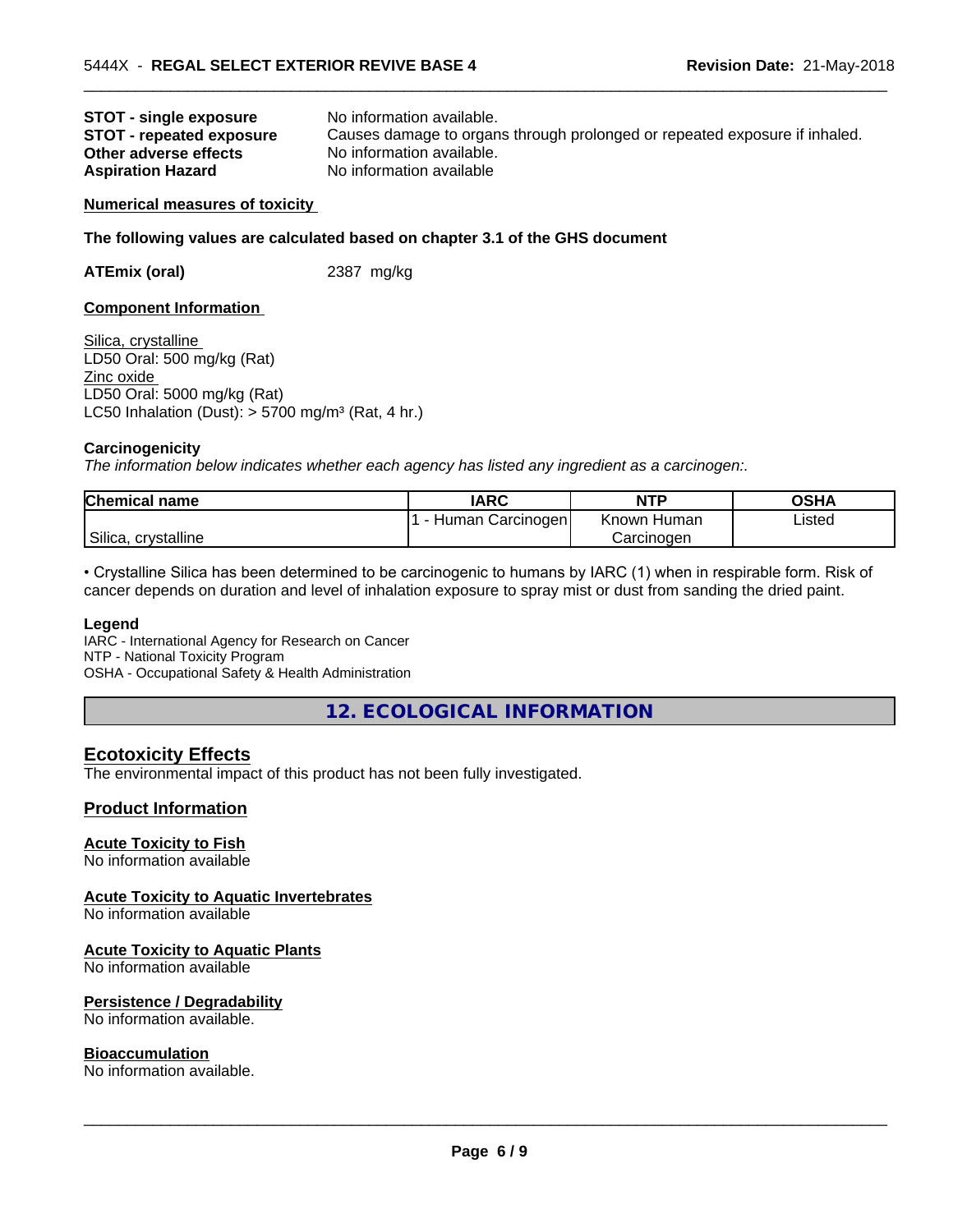# **Mobility in Environmental Media**

No information available.

#### **Ozone**

No information available

# **Component Information**

# **Acute Toxicity to Fish**

No information available

# **Acute Toxicity to Aquatic Invertebrates**

No information available

# **Acute Toxicity to Aquatic Plants**

No information available

|                                                                                                                                   | 13. DISPOSAL CONSIDERATIONS                                                                                                                                                                                               |  |  |
|-----------------------------------------------------------------------------------------------------------------------------------|---------------------------------------------------------------------------------------------------------------------------------------------------------------------------------------------------------------------------|--|--|
| <b>Waste Disposal Method</b>                                                                                                      | Dispose of in accordance with federal, state, and local regulations. Local<br>requirements may vary, consult your sanitation department or state-designated<br>environmental protection agency for more disposal options. |  |  |
|                                                                                                                                   | 14. TRANSPORT INFORMATION                                                                                                                                                                                                 |  |  |
| <b>DOT</b>                                                                                                                        | Not regulated                                                                                                                                                                                                             |  |  |
| <b>ICAO / IATA</b>                                                                                                                | Not regulated                                                                                                                                                                                                             |  |  |
| Not regulated<br><b>IMDG / IMO</b>                                                                                                |                                                                                                                                                                                                                           |  |  |
|                                                                                                                                   | <b>15. REGULATORY INFORMATION</b>                                                                                                                                                                                         |  |  |
| <b>International Inventories</b>                                                                                                  |                                                                                                                                                                                                                           |  |  |
| <b>TSCA: United States</b><br><b>DSL: Canada</b>                                                                                  | Yes - All components are listed or exempt.<br>Yes - All components are listed or exempt.                                                                                                                                  |  |  |
| <b>Federal Regulations</b>                                                                                                        |                                                                                                                                                                                                                           |  |  |
| SARA 311/312 hazardous categorization                                                                                             |                                                                                                                                                                                                                           |  |  |
| Acute health hazard<br><b>Chronic Health Hazard</b><br>Fire hazard<br>Sudden release of pressure hazard<br><b>Reactive Hazard</b> | <b>No</b><br>Yes<br><b>No</b><br>No.<br>No                                                                                                                                                                                |  |  |
|                                                                                                                                   |                                                                                                                                                                                                                           |  |  |

 $\overline{\phantom{a}}$  ,  $\overline{\phantom{a}}$  ,  $\overline{\phantom{a}}$  ,  $\overline{\phantom{a}}$  ,  $\overline{\phantom{a}}$  ,  $\overline{\phantom{a}}$  ,  $\overline{\phantom{a}}$  ,  $\overline{\phantom{a}}$  ,  $\overline{\phantom{a}}$  ,  $\overline{\phantom{a}}$  ,  $\overline{\phantom{a}}$  ,  $\overline{\phantom{a}}$  ,  $\overline{\phantom{a}}$  ,  $\overline{\phantom{a}}$  ,  $\overline{\phantom{a}}$  ,  $\overline{\phantom{a}}$ 

# **SARA 313**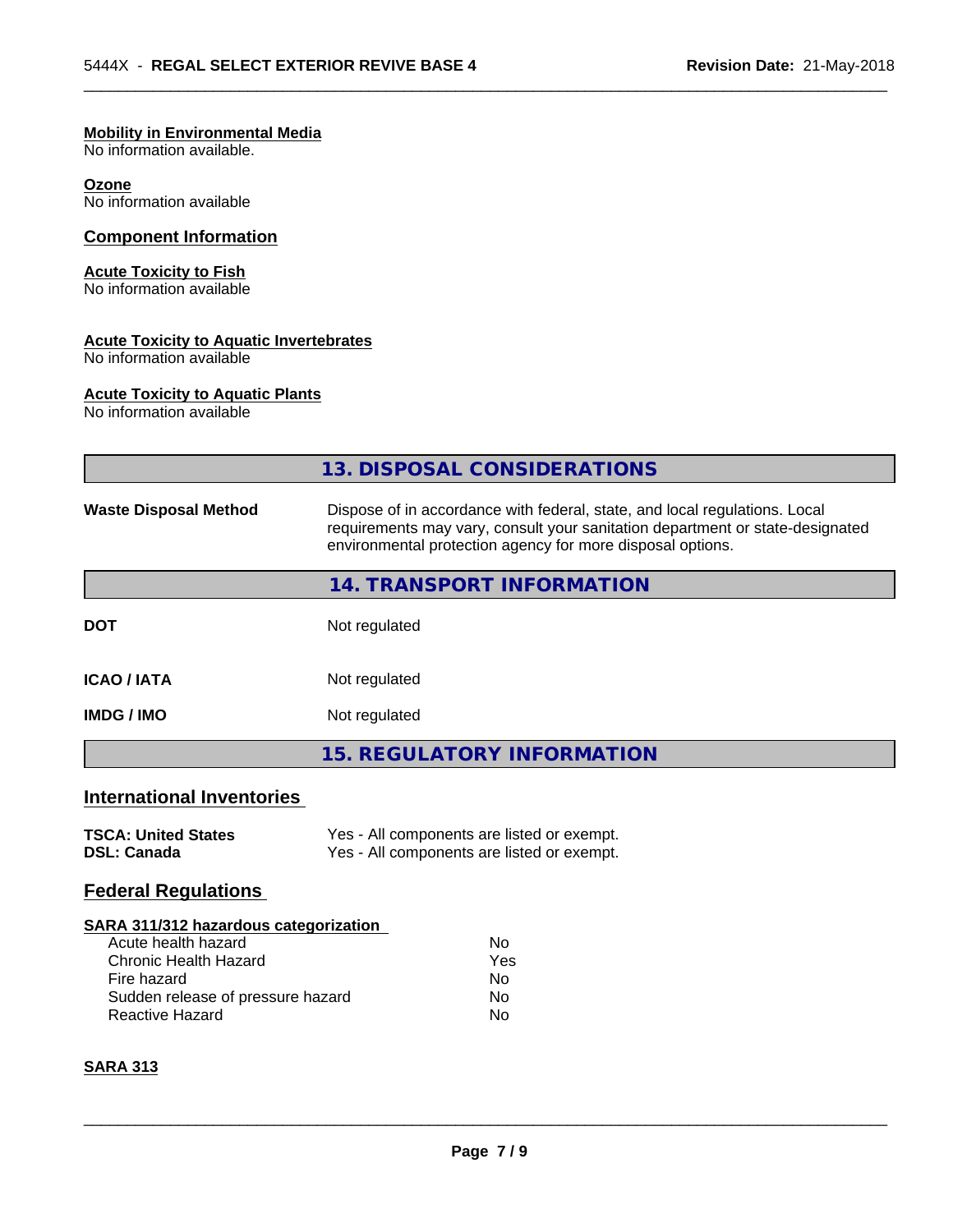Section 313 of Title III of the Superfund Amendments and Reauthorization Act of 1986 (SARA). This product contains a chemical or chemicals which are subject to the reporting requirements of the Act and Title 40 of the Code of Federal Regulations, Part 372:

| <b>Chemical name</b> | CAS No.   | Weight-% | <b>CERCLA/SARA 313</b><br>(de minimis concentration) |
|----------------------|-----------|----------|------------------------------------------------------|
| Zinc oxide           | 1314-13-2 |          |                                                      |

 $\overline{\phantom{a}}$  ,  $\overline{\phantom{a}}$  ,  $\overline{\phantom{a}}$  ,  $\overline{\phantom{a}}$  ,  $\overline{\phantom{a}}$  ,  $\overline{\phantom{a}}$  ,  $\overline{\phantom{a}}$  ,  $\overline{\phantom{a}}$  ,  $\overline{\phantom{a}}$  ,  $\overline{\phantom{a}}$  ,  $\overline{\phantom{a}}$  ,  $\overline{\phantom{a}}$  ,  $\overline{\phantom{a}}$  ,  $\overline{\phantom{a}}$  ,  $\overline{\phantom{a}}$  ,  $\overline{\phantom{a}}$ 

# **Clean Air Act,Section 112 Hazardous Air Pollutants (HAPs) (see 40 CFR 61)**

This product contains the following HAPs:

*None*

# **US State Regulations**

### **California Proposition 65**

**WARNING:** Cancer and Reproductive Harm– www.P65warnings.ca.gov

### **State Right-to-Know**

| Chemical<br>name           | . .<br>המח<br>achusetts<br>rua: | <b>Jersev</b><br><b>New</b> | Pennsvlvania |
|----------------------------|---------------------------------|-----------------------------|--------------|
| Silica<br>.<br>crvstalline |                                 |                             |              |
| --<br>Zinc oxide           |                                 |                             |              |

#### **Legend**

X - Listed

# **16. OTHER INFORMATION**

| HMIS<br><b>Health:</b> 1*<br><b>Flammability: 0</b><br><b>Reactivity: 0</b><br>PPE: - |  |
|---------------------------------------------------------------------------------------|--|
|---------------------------------------------------------------------------------------|--|

### **HMIS Legend**

- 0 Minimal Hazard
- 1 Slight Hazard
- 2 Moderate Hazard
- 3 Serious Hazard
- 4 Severe Hazard
- Chronic Hazard
- X Consult your supervisor or S.O.P. for "Special" handling instructions.

*Note: The PPE rating has intentionally been left blank. Choose appropriate PPE that will protect employees from the hazards the material will present under the actual normal conditions of use.*

*Caution: HMISÒ ratings are based on a 0-4 rating scale, with 0 representing minimal hazards or risks, and 4 representing significant hazards or risks. Although HMISÒ ratings are not required on MSDSs under 29 CFR 1910.1200, the preparer, has chosen to provide them. HMISÒ ratings are to be used only in conjunction with a fully implemented HMISÒ program by workers who have received appropriate HMISÒ training. HMISÒ is a registered trade and service mark of the NPCA. HMISÒ materials may be purchased exclusively from J. J. Keller (800) 327-6868.*

 **WARNING!** If you scrape, sand, or remove old paint, you may release lead dust. LEAD IS TOXIC. EXPOSURE TO LEAD DUST CAN CAUSE SERIOUS ILLNESS, SUCH AS BRAIN DAMAGE, ESPECIALLY IN CHILDREN. PREGNANT WOMEN SHOULD ALSO AVOID EXPOSURE.Wear a NIOSH approved respirator to control lead